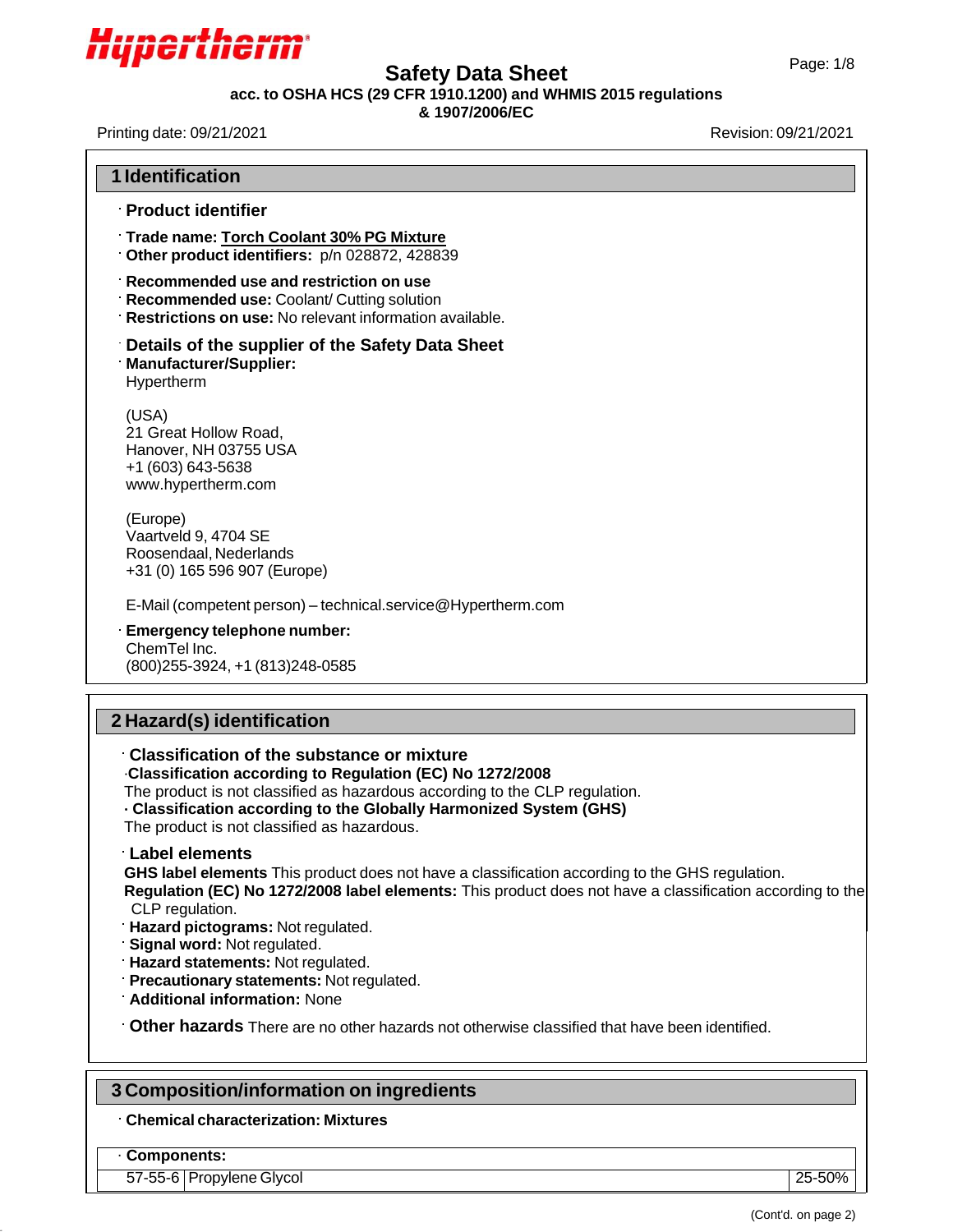

# Page: 2/8 **Safety Data Sheet**

**acc. to OSHA HCS (29 CFR 1910.1200) and WHMIS 2015 regulations**

## **& 1907/2006/EC**

Printing date: 09/21/2021 Revision: 09/21/2021

**Trade name: Torch Coolant 30% PG Mixture**

(Cont'd. of page 1)

## **4 First-aid measures**

### **Description of first aid measures**

- **After inhalation:** Supply fresh air; consult doctor in case of complaints.
- **After skin contact:**

Rinse with warm water.

If skin irritation is experienced, consult a doctor.

**After eye contact:**

Remove contact lenses if worn.

Rinse opened eye for several minutes under running water. If symptoms persist, consult a doctor.

**After swallowing:**

Rinse out mouth and then drink plenty of water.

Do not induce vomiting; immediately call for medical help.

**Most important symptoms and effects, both acute and delayed:**

Gastric or intestinal disorders when ingested.

**Indication of any immediate medical attention and special treatment needed:**

No relevant information available.

## **5 Fire-fighting measures**

### **Extinguishing media**

**Suitable extinguishing agents:**

CO2, extinguishing powder or water spray. Fight larger fires with water spray or alcohol resistant foam.

**For safety reasons unsuitable extinguishing agents:** None.

**Special hazards arising from the substance or mixture** No relevant information available.

- **Advice for firefighters**
- **Protective equipment:**

Wear self-contained respiratory protective device.

Wear fully protective suit.

**Additional information:** Larger quantities of firefighting foam may be required to extinguish fires involving propylene glycol as propylene glycol may degrade foam performance.

## **6 Accidental release measures**

**Personal precautions, protective equipment and emergency procedures:**

Ensure adequate ventilation.

Particular danger of slipping on leaked/spilled product.

Use personal protective equipment as required.

**Environmental precautions:**

Do not allow undiluted product or large quantities of it to reach ground water, water course or sewage system.

**Methods and material for containment and cleaning up:**

Absorb with liquid-binding material (sand, diatomite, acid binders, universal binders, sawdust). Send for recovery or disposal in suitable receptacles.

**Reference to other sections:**

See Section 7 for information on safe handling.

See Section 8 for information on personal protection equipment.

(Cont'd. on page 3)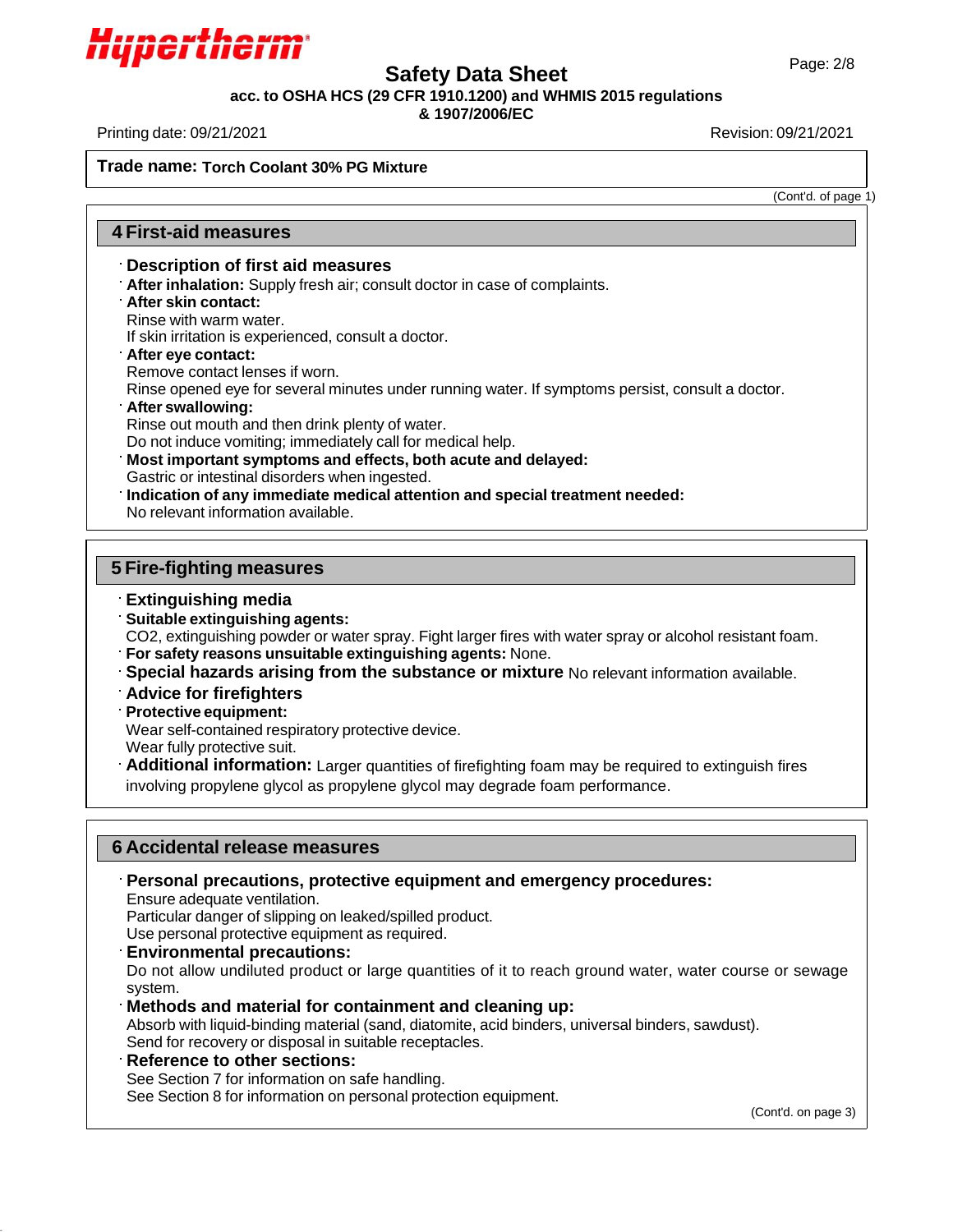

# Page: 3/8 **Safety Data Sheet**

**acc. to OSHA HCS (29 CFR 1910.1200) and WHMIS 2015 regulations**

**& 1907/2006/EC**

Printing date: 09/21/2021 Revision: 09/21/2021

**Trade name: Torch Coolant 30% PG Mixture**

(Cont'd. of page 2)

See Section 13 for disposal information.

## **7 Handling and storage**

### **Handling**

#### **Precautions for safe handling:**

Prevent formation of aerosols.

Avoid splashes or spray in enclosed areas.

**Information about protection against explosions and fires:** No special measures required.

### **Conditions for safe storage, including any incompatibilities:**

**Incompatibilities:** Store away from incompatible materials and refer to Section 10 for incompatible material information

**Requirements to be met by storerooms and receptacles:** Store in a cool location.

**Information about storage in one common storage facility:** Store away from foodstuffs.

**Further information about storage conditions:** Keep containers tightly sealed.

**Specific end use(s):** No relevant information available.

| 8 Exposure controls/personal protection                                                                                                                                                                    |                                                                                                                                                                                                                                                                                                                                                                                                                                                                                                                                                                                                                                                                                                                                                           |                     |  |  |
|------------------------------------------------------------------------------------------------------------------------------------------------------------------------------------------------------------|-----------------------------------------------------------------------------------------------------------------------------------------------------------------------------------------------------------------------------------------------------------------------------------------------------------------------------------------------------------------------------------------------------------------------------------------------------------------------------------------------------------------------------------------------------------------------------------------------------------------------------------------------------------------------------------------------------------------------------------------------------------|---------------------|--|--|
| <b>Control parameters</b>                                                                                                                                                                                  |                                                                                                                                                                                                                                                                                                                                                                                                                                                                                                                                                                                                                                                                                                                                                           |                     |  |  |
| Components with limit values that require monitoring at the workplace:                                                                                                                                     |                                                                                                                                                                                                                                                                                                                                                                                                                                                                                                                                                                                                                                                                                                                                                           |                     |  |  |
| 57-55-6 Propylene Glycol                                                                                                                                                                                   |                                                                                                                                                                                                                                                                                                                                                                                                                                                                                                                                                                                                                                                                                                                                                           |                     |  |  |
| <b>WEEL (USA)</b>                                                                                                                                                                                          | Long-term value: 10 mg/m <sup>3</sup>                                                                                                                                                                                                                                                                                                                                                                                                                                                                                                                                                                                                                                                                                                                     |                     |  |  |
| EV (Canada)                                                                                                                                                                                                | Long-term value: 155* 10** mg/m <sup>3</sup> , 50* ppm<br>*vapour and aerosol;**aerosol only                                                                                                                                                                                                                                                                                                                                                                                                                                                                                                                                                                                                                                                              |                     |  |  |
| <b>WEL</b> (Great Britain)                                                                                                                                                                                 | Long-term value: 474 mg/m <sup>3</sup> total vapour and particulates<br>10 mg/m <sup>3</sup> total particulates                                                                                                                                                                                                                                                                                                                                                                                                                                                                                                                                                                                                                                           |                     |  |  |
| <b>Individual Protection Measures</b><br>Personal protective equipment:<br>Avoid contact with the eyes.<br><b>Breathing equipment:</b><br><b>Protection of hands:</b><br>Eye protection:<br>Safety glasses | Appropriate Engineering Controls: No relevant information available.<br>General protective and hygienic measures:<br>The usual precautionary measures for handling chemicals should be followed.<br>Keep away from foodstuffs, beverages and feed.<br>Not required under normal conditions of use.<br>For spills, respiratory protection may be advisable.<br>Gloves are advised for repeated or prolonged contact.<br>Wear protective gloves to handle contents of damaged or leaking units.<br>The glove material has to be impermeable and resistant to the product/ the substance/ the preparation.<br>Follow relevant national guidelines concerning the use of protective eyewear.<br>Body protection: Not required under normal conditions of use. | (Cont'd. on page 4) |  |  |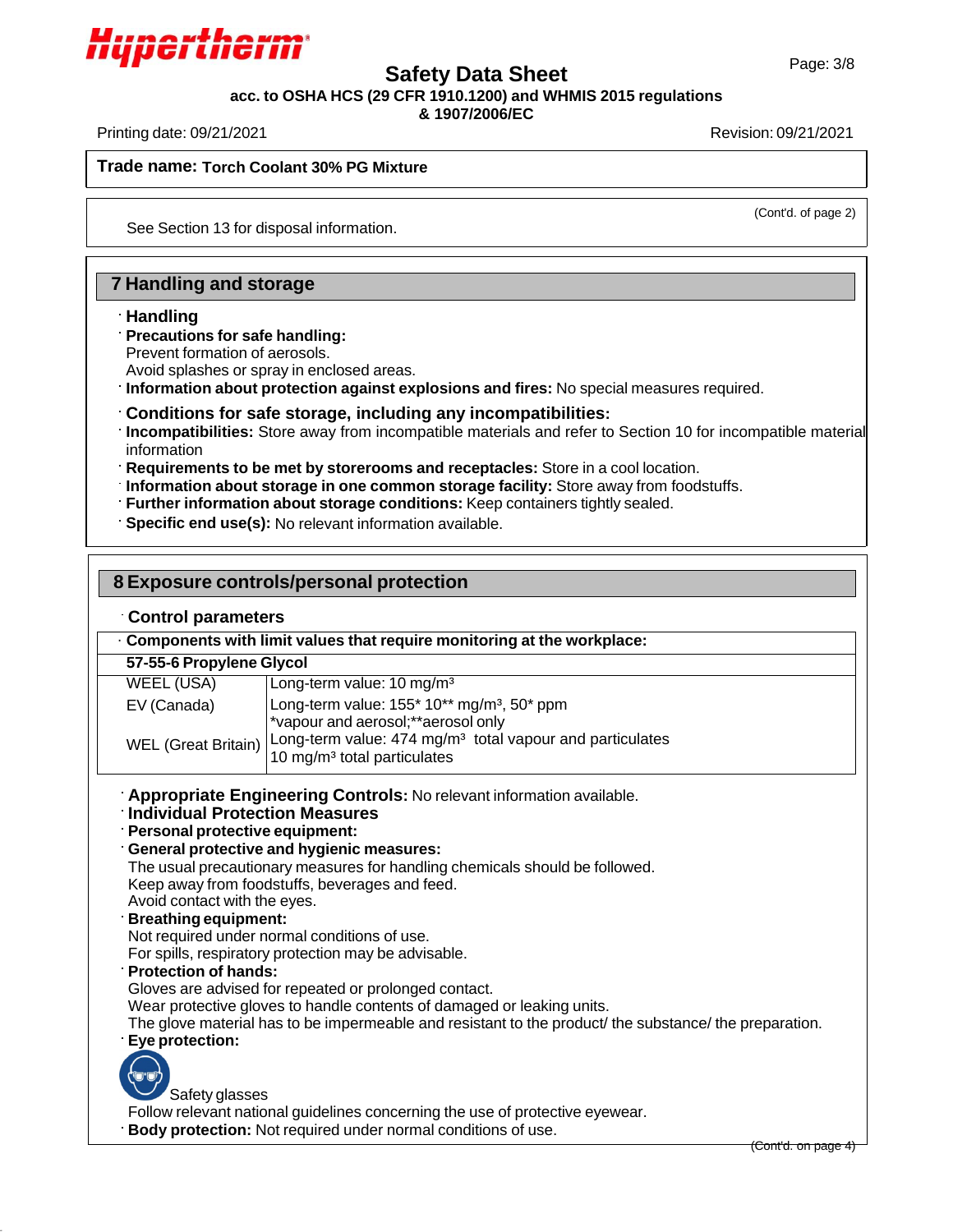

# Page: 4/8 **Safety Data Sheet**

**acc. to OSHA HCS (29 CFR 1910.1200) and WHMIS 2015 regulations**

**& 1907/2006/EC**

Printing date: 09/21/2021 Revision: 09/21/2021

**Trade name: Torch Coolant 30% PG Mixture**

(Cont'd. of page 3)

**DNELs:** No further relevant information available.

**PNECs:** No further relevant information available.

**Limitation and supervision of exposure into the environment** No special requirements.

**Risk management measures** No special requirements.

| 9 Physical and chemical properties                         |                                                             |  |  |
|------------------------------------------------------------|-------------------------------------------------------------|--|--|
| · Information on basic physical and chemical properties    |                                                             |  |  |
| · Appearance:<br>Form:                                     | Liquid                                                      |  |  |
| Color:                                                     | Pink, Light red                                             |  |  |
| Odor:                                                      | Slight.                                                     |  |  |
| · Odor threshold:                                          | Not determined.                                             |  |  |
|                                                            |                                                             |  |  |
| $\cdot$ pH-value at 20 °C (68 °F):                         | 6                                                           |  |  |
| · Melting point/Melting range:                             | Not determined.                                             |  |  |
| · Boiling point/Boiling range:                             | >100 °C (>212 °F)                                           |  |  |
| · Flash point:                                             | >95 °C (>203 °F)                                            |  |  |
| · Flammability (solid, gaseous):                           | Not applicable.                                             |  |  |
| · Auto-ignition temperature:                               | Not determined.                                             |  |  |
| · Decomposition temperature:                               | Not determined.                                             |  |  |
| · Danger of explosion:                                     | Product does not present an explosion hazard.               |  |  |
| <b>Explosion limits</b>                                    |                                                             |  |  |
| Lower:                                                     | Not determined.                                             |  |  |
| Upper:                                                     | Not determined.                                             |  |  |
| · Vapor pressure:                                          | Not determined.                                             |  |  |
| · Density:                                                 |                                                             |  |  |
| Relative density at 20 °C (68 °F):                         | $1.0 \pm 0.1$ g/cm <sup>3</sup> (8.345 $\pm$ 0.835 lbs/gal) |  |  |
| Vapor density:                                             | Not determined.                                             |  |  |
| <b>Evaporation rate:</b>                                   | Not determined.                                             |  |  |
| · Solubility in / Miscibility with                         |                                                             |  |  |
| Water:                                                     | Fully miscible.                                             |  |  |
| · Partition coefficient (n-octanol/water): Not determined. |                                                             |  |  |
| · Viscosity                                                |                                                             |  |  |
| Dynamic:                                                   | Not determined.                                             |  |  |
| Kinematic:                                                 | Not determined.                                             |  |  |
| Other information                                          | No relevant information available.                          |  |  |

## **10 Stability and reactivity**

**Reactivity:** No relevant information available.

(Cont'd. on page 5)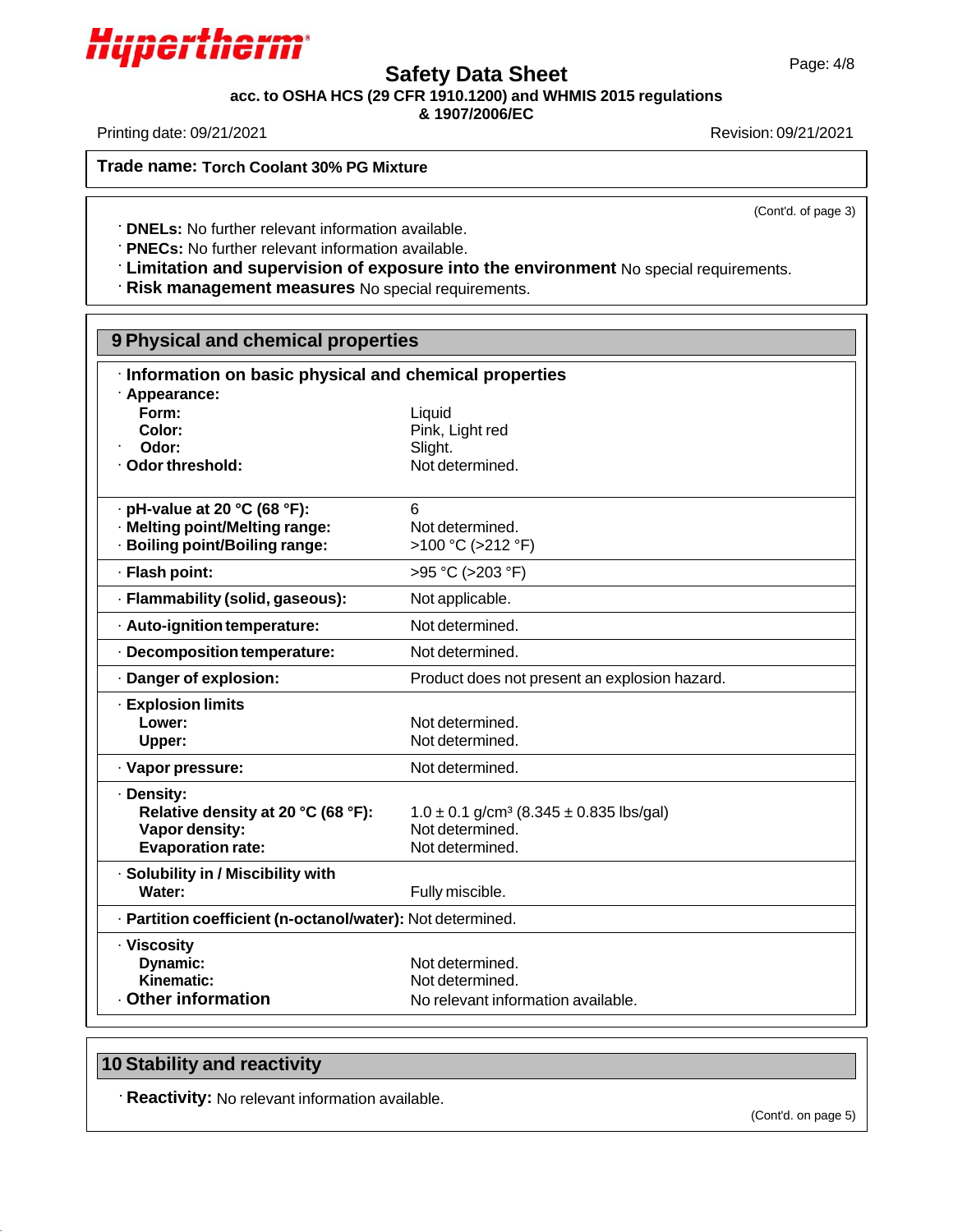

# Page: 5/8 **Safety Data Sheet**

**acc. to OSHA HCS (29 CFR 1910.1200) and WHMIS 2015 regulations**

### **& 1907/2006/EC**

Printing date: 09/21/2021 Revision: 09/21/2021

**Trade name: Torch Coolant 30% PG Mixture**

(Cont'd. of page 4)

**Chemical stability:** Stable

**Thermal decomposition / conditions to be avoided:**

No decomposition if used and stored according to specifications.

**Possibility of hazardous reactions:** No dangerous reactions known.

**Conditions to avoid:** No relevant information available.

**Incompatible materials:** Strong oxidizers, strong acids and strong bases.

**Hazardous decomposition products:** Carbon Monoxide, Carbon Dioxide.

### **11 Toxicological information**

· **Information on toxicological effects**

- · **Acute toxicity:**
- · **LD/LC50 values that are relevant for classification:** None.
- · **Primary irritant effect:**
- · **On the skin:** Based on available data, the classification criteria are not met.
- · **On the eye:** Based on available data, the classification criteria are not met.
- · **Sensitization:** Based on available data, the classification criteria are not met.
- · **IARC (International Agency for Research on Cancer):**

None of the ingredients are listed.

### · **NTP (National Toxicology Program):**

None of the ingredients are listed.

## · **OSHA-Ca (Occupational Safety & Health Administration):**

None of the ingredients are listed.

- · **CMR effects (carcinogenity, mutagenicity and toxicity for reproduction)**
- · **Germ cell mutagenicity:** Based on available data, the classification criteria are not met.
- · **Carcinogenicity:** Based on available data, the classification criteria are not met.
- · **Reproductive toxicity:** Based on available data, the classification criteria are not met.
- · **STOT-single exposure:** Based on available data, the classification criteria are not met.
- · **STOT-repeated exposure:** Based on available data, the classification criteria are not met.
- · **Aspiration hazard:** Based on available data, the classification criteria are not met.

## **12 Ecological information**

- **Toxicity**
- **Aquatic toxicity** No relevant information available.
- **Persistence and degradability** No relevant information available.
- **Bioaccumulative potential:** No relevant information available.
- **Mobility in soil:** No relevant information available.

(Cont'd. on page 6)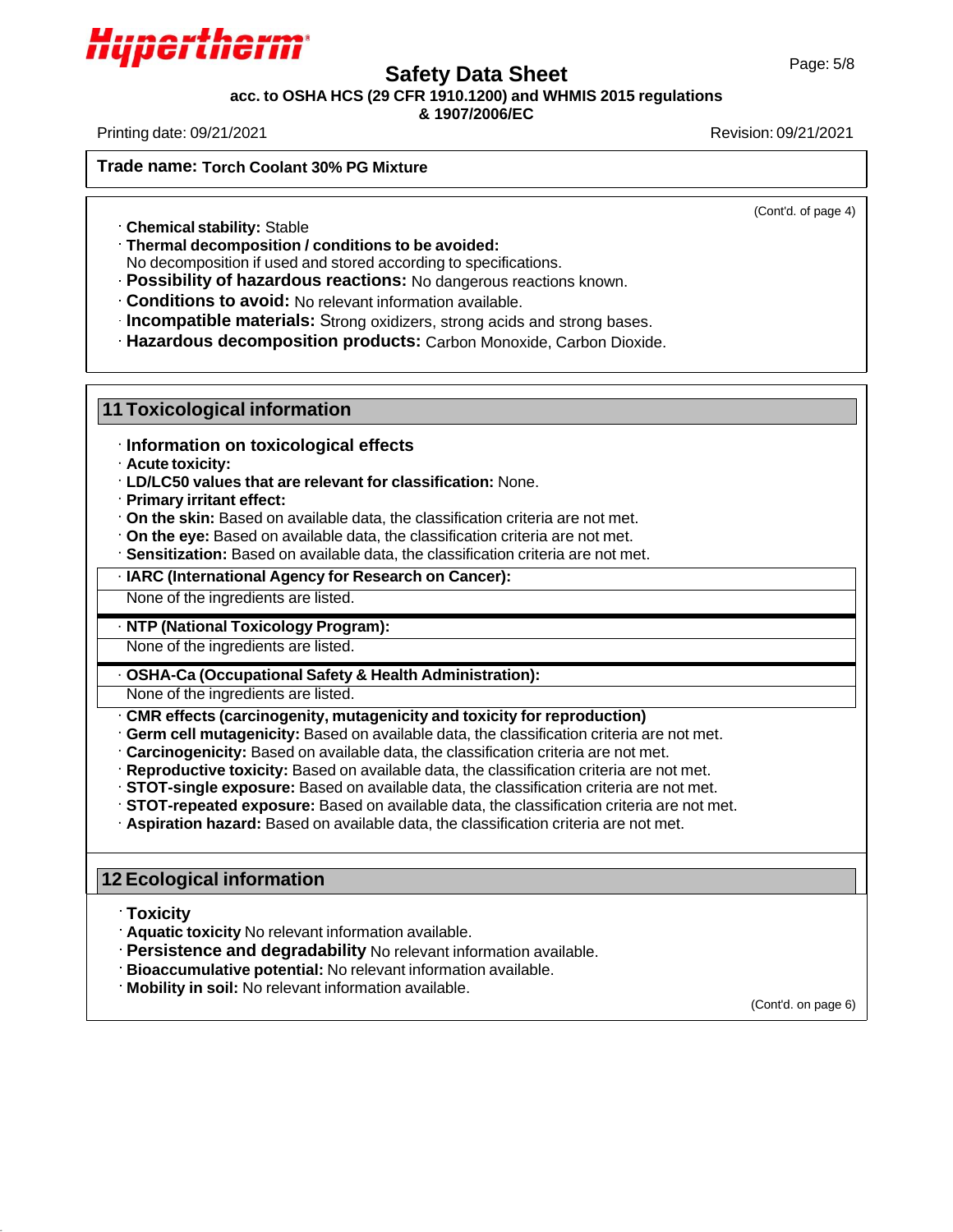

# Page: 6/8 **Safety Data Sheet**

**acc. to OSHA HCS (29 CFR 1910.1200) and WHMIS 2015 regulations**

**& 1907/2006/EC**

Printing date: 09/21/2021 Revision: 09/21/2021

**Trade name: Torch Coolant 30% PG Mixture**

(Cont'd. of page 5)

- **Additional ecological information**
- **General notes:**

Do not allow undiluted product or large quantities of it to reach ground water, water course or sewage system.

- **Results of PBT and vPvB assessment**
- **PBT:** Not applicable.
- **vPvB:** Not applicable.
- **Other adverse effects:** No relevant information available.

## **13 Disposal considerations**

### **Waste treatment methods**

### **Recommendation:**

The user of this material has the responsibility to dispose of unused material, residues and containers in compliance with all relevant local, state and federal laws and regulations regarding treatment, storage and disposal for hazardous and nonhazardous wastes.

- **Uncleaned packagings**
- **Recommendation:** Disposal must be made in accordance with official regulations.
- **Recommended cleansing agent:** Water.

| 14 Transport information                                                     |                 |
|------------------------------------------------------------------------------|-----------------|
| · UN-Number<br>· DOT, ADR, IMDG, IATA                                        | Not regulated.  |
| $\cdot$ UN proper shipping name<br>· DOT, ADR, IMDG, IATA                    | Not regulated.  |
| · Transport hazard class(es)                                                 |                 |
| · DOT, ADR, IMDG, IATA<br>· Class                                            | Not regulated.  |
| · Packing group<br>· DOT, ADR, IMDG, IATA                                    | Not regulated.  |
| <b>Environmental hazards</b><br>· Marine pollutant:                          | No.             |
| · Special precautions for user                                               | Not applicable. |
| · Transport in bulk according to Annex II of<br>MARPOL73/78 and the IBC Code | Not applicable. |

(Cont'd. on page 7)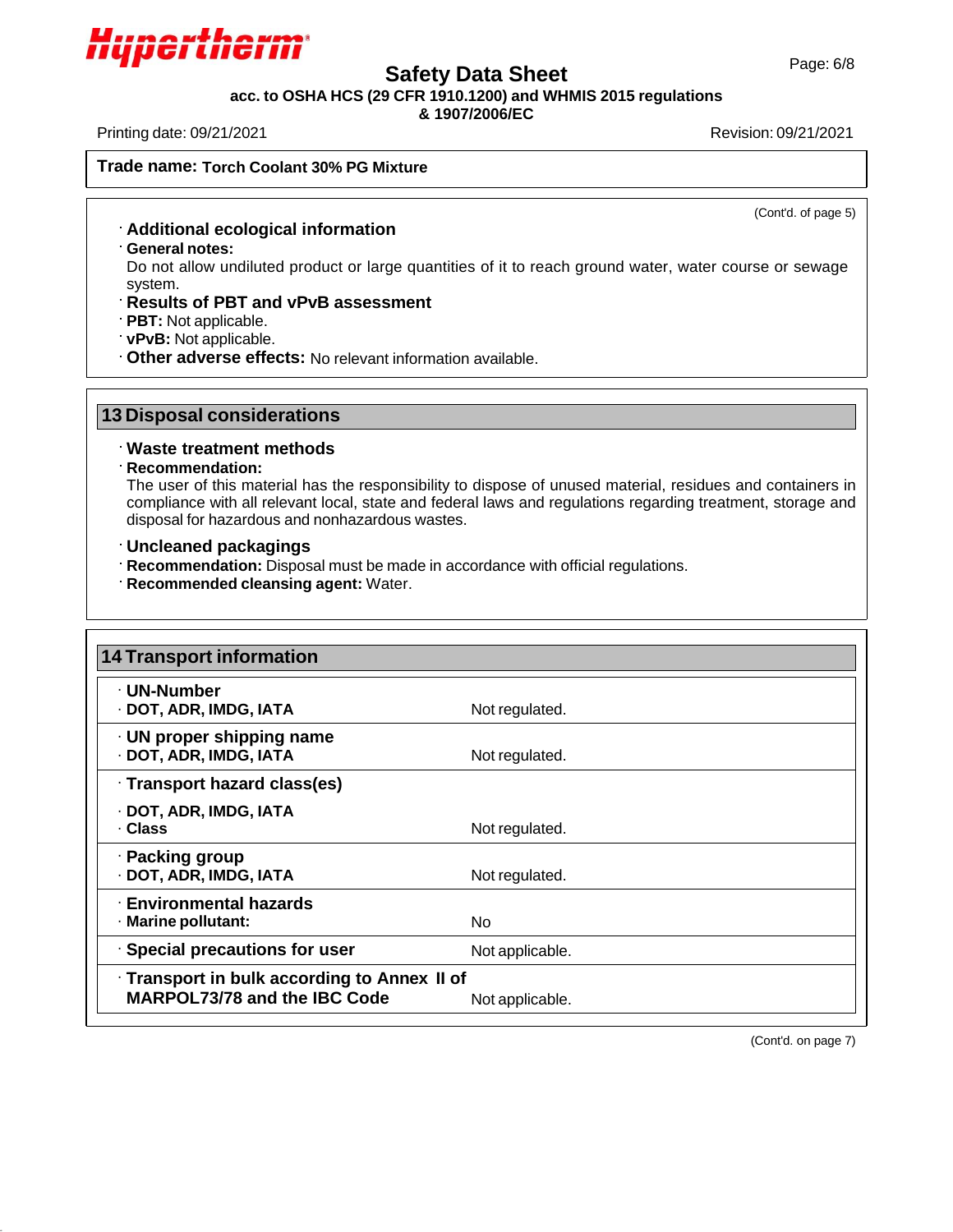

# Page: 7/8 **Safety Data Sheet**

**acc. to OSHA HCS (29 CFR 1910.1200) and WHMIS 2015 regulations**

**& 1907/2006/EC**

Printing date: 09/21/2021 Revision: 09/21/2021

**Trade name: Torch Coolant 30% PG Mixture**

(Cont'd. of page 6)

|                        | <b>15 Regulatory information</b>                                                                              |
|------------------------|---------------------------------------------------------------------------------------------------------------|
| mixture<br><b>SARA</b> | Safety, health and environmental regulations/legislation specific for the substance or<br>United States (USA) |
|                        | · Section 302 (extremely hazardous substances):                                                               |
|                        | None of the ingredients are listed.                                                                           |
|                        | Section 355 (extremely hazardous substances):                                                                 |
|                        | None of the ingredients are listed.                                                                           |
|                        | · Section 313 (Specific toxic chemical listings):                                                             |
|                        | None of the ingredients are listed.                                                                           |
|                        | · TSCA (Toxic Substances Control Act)                                                                         |
|                        | All ingredients are listed.                                                                                   |
|                        | Proposition 65 (California)                                                                                   |
|                        | Chemicals known to cause cancer:                                                                              |
|                        | None of the ingredients are listed.                                                                           |
|                        | Chemicals known to cause reproductive toxicity for females:                                                   |
|                        | None of the ingredients are listed.                                                                           |
|                        | · Chemicals known to cause reproductive toxicity for males:                                                   |
|                        | None of the ingredients are listed.                                                                           |
|                        | · Chemicals known to cause developmental toxicity:                                                            |
|                        | None of the ingredients are listed.                                                                           |
|                        | Carcinogenic categories                                                                                       |
|                        | · EPA (Environmental Protection Agency):                                                                      |
|                        | None of the ingredients are listed.                                                                           |
|                        | · IARC (International Agency for Research on Cancer):                                                         |
|                        | None of the ingredients are listed.                                                                           |
|                        | · NIOSH-Ca (National Institute for Occupational Safety and Health):                                           |
|                        | None of the ingredients are listed.                                                                           |
|                        | · Canadian Domestic Substances List (DSL):                                                                    |
|                        | All ingredients are listed.                                                                                   |
|                        | Chemical safety assessment: A Chemical Safety Assessment has not been carried out.                            |
|                        |                                                                                                               |

## **16 Other information**

This information is based on our present knowledge. However, this shall not constitute a guarantee for any specific product features and shall not establish a legally valid contractual relationship.

**Date of preparation / last revision** 07/13/2016 / -

(Cont'd. on page 8)